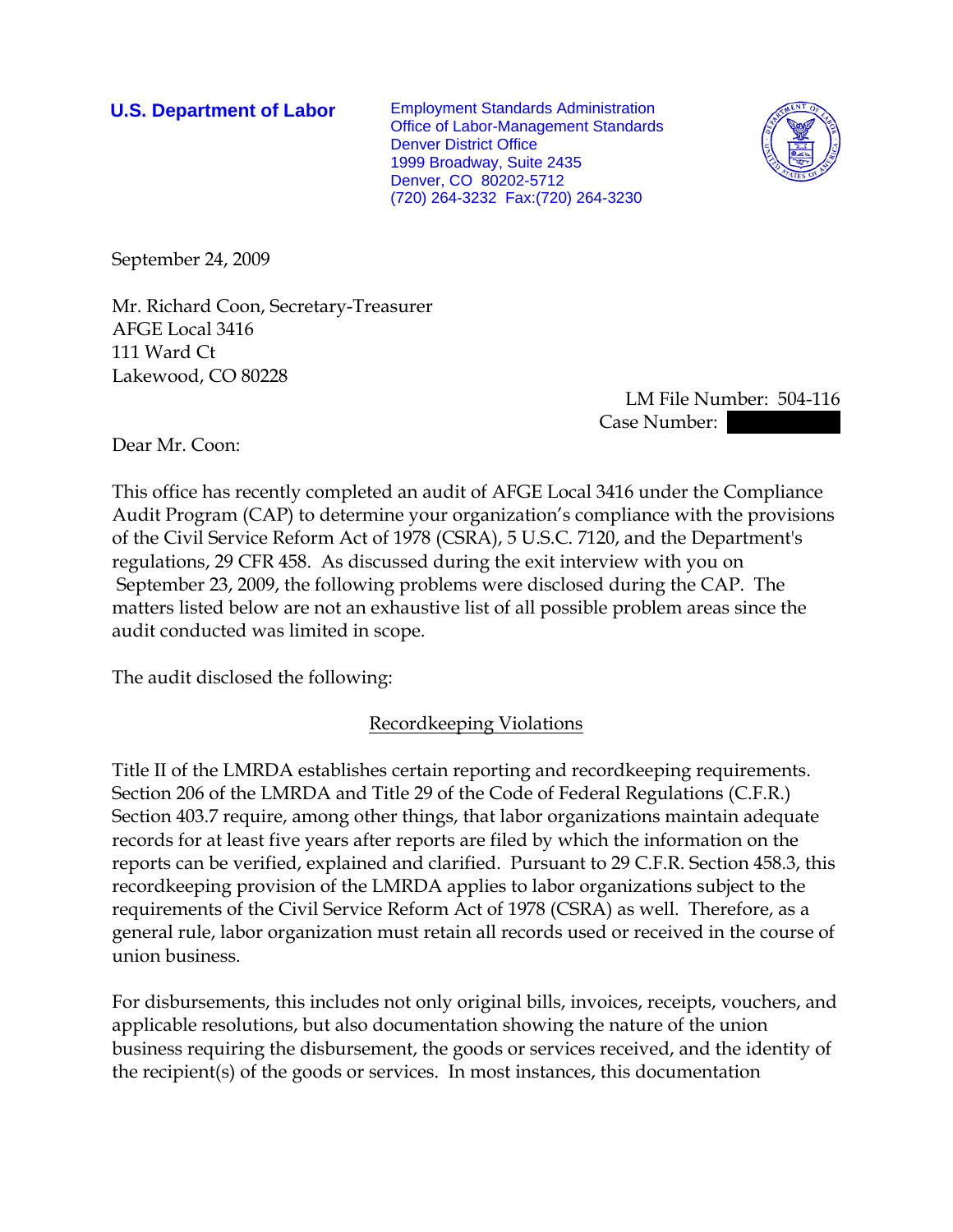Letter/Mr. Richard Coon September 24, 2009 Page 2 of 5

requirement can be satisfied with a sufficiently descriptive expense receipt or invoice. If an expense receipt is not sufficiently descriptive, a union officer or employee should write a note on it providing the additional information. For money it receives, the labor organization must keep at least one record showing the date, amount, purpose, and source of that money. The labor organization must also retain bank records for all accounts.

The audit of Local 3416's 2008 records revealed the following recordkeeping violation:

Officer and Employee Expenses

Union officers and employees failed to retain adequate documentation for reimbursed expenses which were indirect disbursements made by the union. The date, amount, and business purpose of every expense must be recorded on at least one union record. In addition, the names of individuals present for meal expenses paid for by the union and the locations (names of restaurants) where meal expenses were incurred must also be recorded.

With respect to documentation retained in support of specific disbursements, the record retention requirement includes not only the retention of original bills, invoices, receipts, and vouchers, but also additional documentation, if necessary, showing the nature of the union business requiring the disbursement, the goods or services received, and all the recipients of the goods or services. In most instances, this documentation requirement can be most easily satisfied with a sufficiently descriptive receipt. If a receipt is not sufficiently descriptive, a note can be written on it providing the additional information. An exception may be made only in those cases where 1) other equally descriptive documentation has been maintained, and 2) there is evidence of actual oversight and control over disbursements.

As agreed, provided that Local 3416 maintains adequate documentation for its disbursements in the future, no additional enforcement action will be taken regarding this violation.

#### Reporting Violations

Disbursement to Officers

Some payments to officers were not properly reported in Item 24 (All Officers and Disbursements to Officers) of the 2008 LM-3. All direct disbursements to your union's officers and some indirect disbursements made by your organization on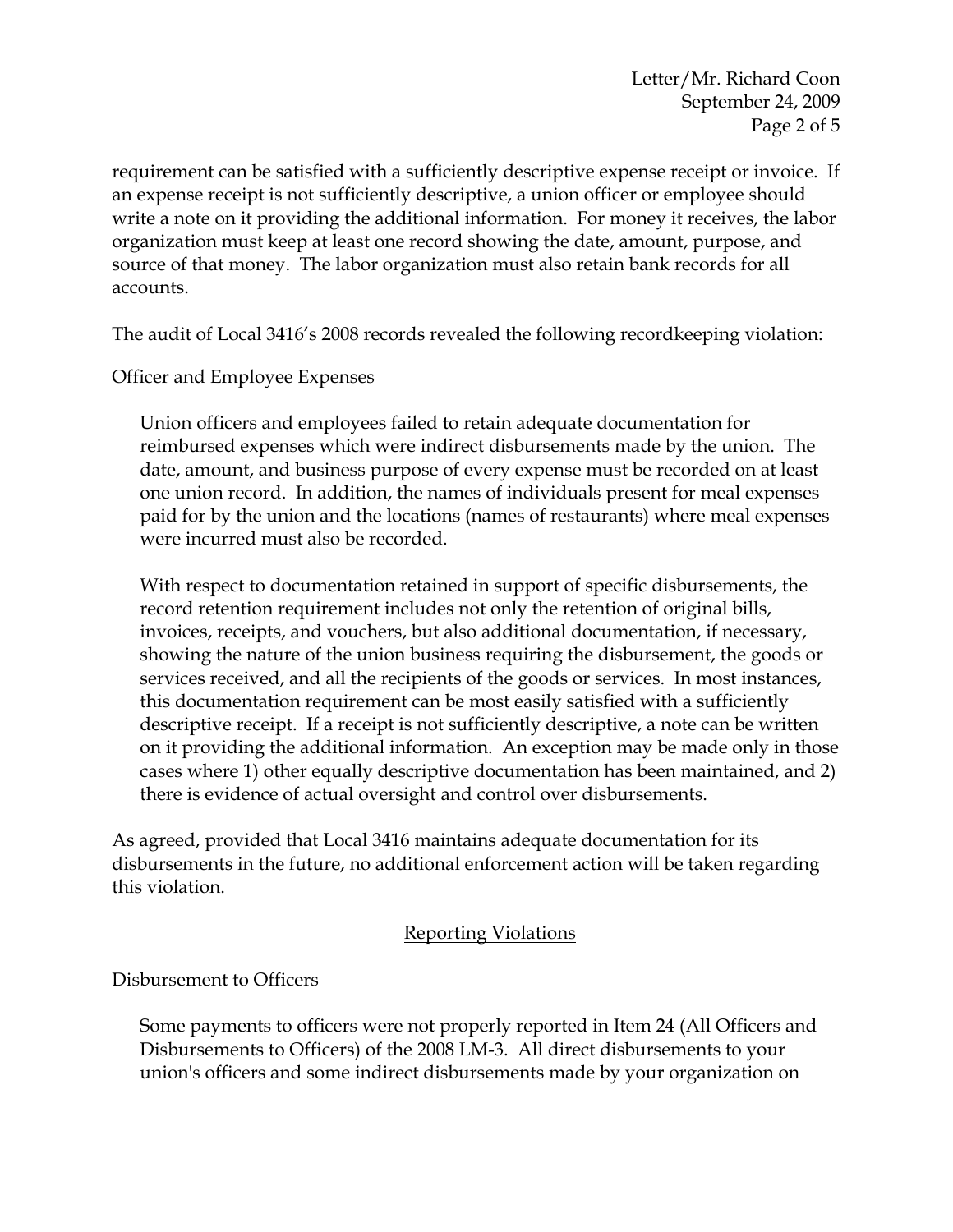behalf of its officers must be included in the amounts reported in item 24. A "direct disbursement" to an officer is a payment made by your organization to an officer in the form of cash, property, goods, services, or other things of value. An "indirect disbursement" to an officer is a payment made by your organization to another party (including credit card companies) for cash, property, goods, services, or other things of value received by or on behalf of an officer. However, indirect disbursements for temporary lodging (such as a union check issued to a hotel) or for transportation by a public carrier (such as an airline) for an officer traveling on union business should be reported in item 48 (Office and Administrative Expenses).

Local 3416 must file an amended Form LM-3 for fiscal year ending December 31, 2008, to correct the deficient items discussed above. I provided you with a blank form and instructions, and advised you that the reporting forms and instructions are available on the OLMS website (www.olms.dol.gov). The amended Form LM-3 should be submitted to this office at the above address as soon as possible, but not later than October 8, 2009. Before filing, review the report thoroughly to be sure it is complete, accurate, and signed properly with original signatures.

# Other Violations

# 1. Failure to File Bylaws

Pursuant to 29 C.F.R. Section 458.3, the requirement under 29 C.F.R. Section 402.4 implementing LMRDA Section 201(a) is made applicable to labor organizations subject to the requirements of the CSRA. This provision requires labor organizations to file copies of any revised constitution and bylaws when it files its annual financial report. The audit disclosed a violation of this requirement. Local 3416 amended its constitution and bylaws in 1986, but did not file the required copies with its LM report for that year.

Two copies of Local 3416's constitution and bylaws have now been filed.

2. Inadequate Bonding

Pursuant to 29 C.F.R. Section 458.35, officers and employees of any labor organization subject to the CSRA are required to be bonded in accordance with Section 502(a) of the LMRDA. This provision requires that union officers and employees be bonded for no less than 10% of the total funds those individuals or their predecessors handled during the preceding fiscal year. Officers and employees of Local 3416 are currently bonded for \$5,000; however, they must be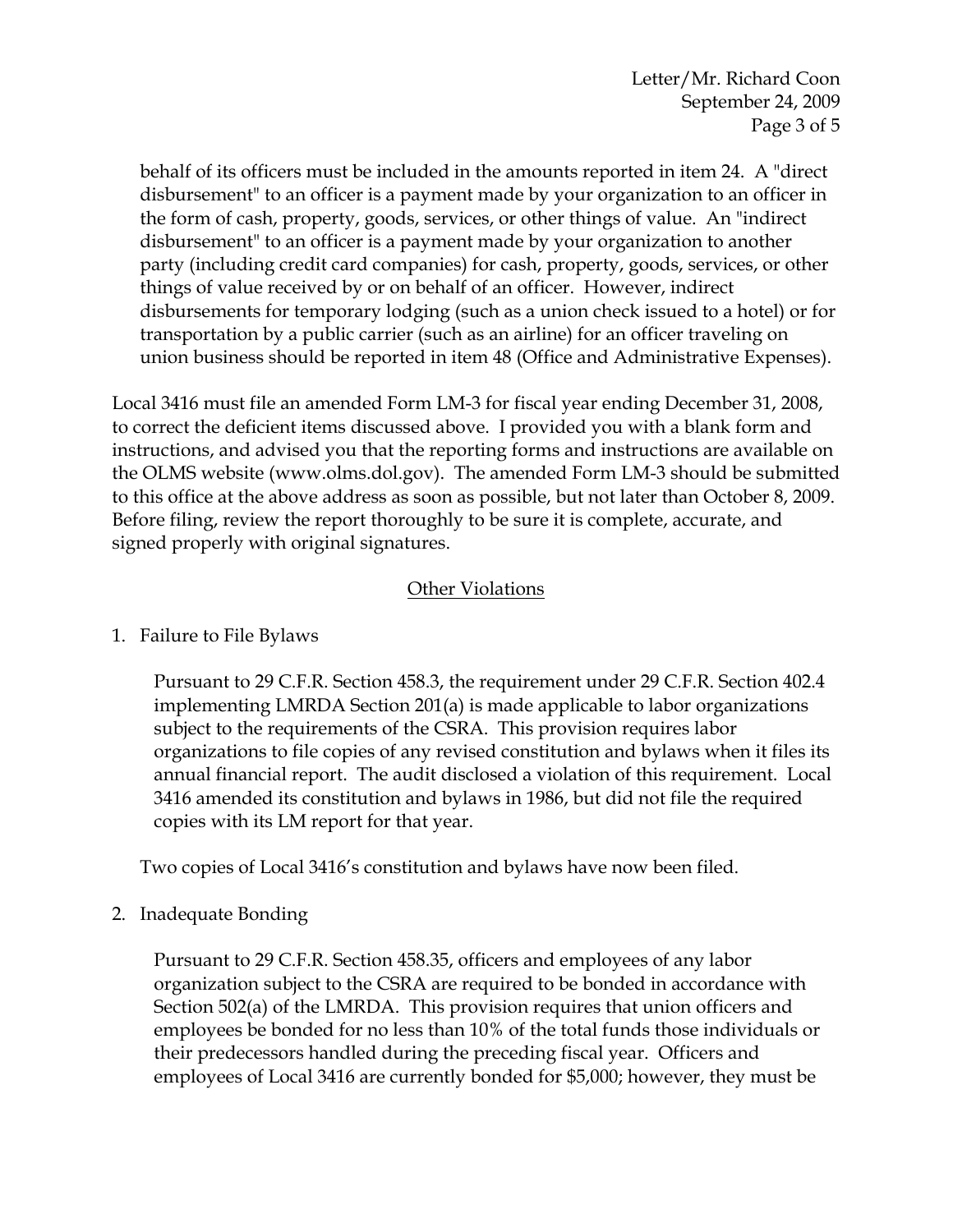Letter/Mr. Richard Coon September 24, 2009 Page 4 of 5

bonded for at least \$9,200.

Local 3416 should obtain adequate bonding coverage for its officers and employees immediately. Please provide proof of bonding coverage to this office as soon as possible, but not later than October 8, 2009.